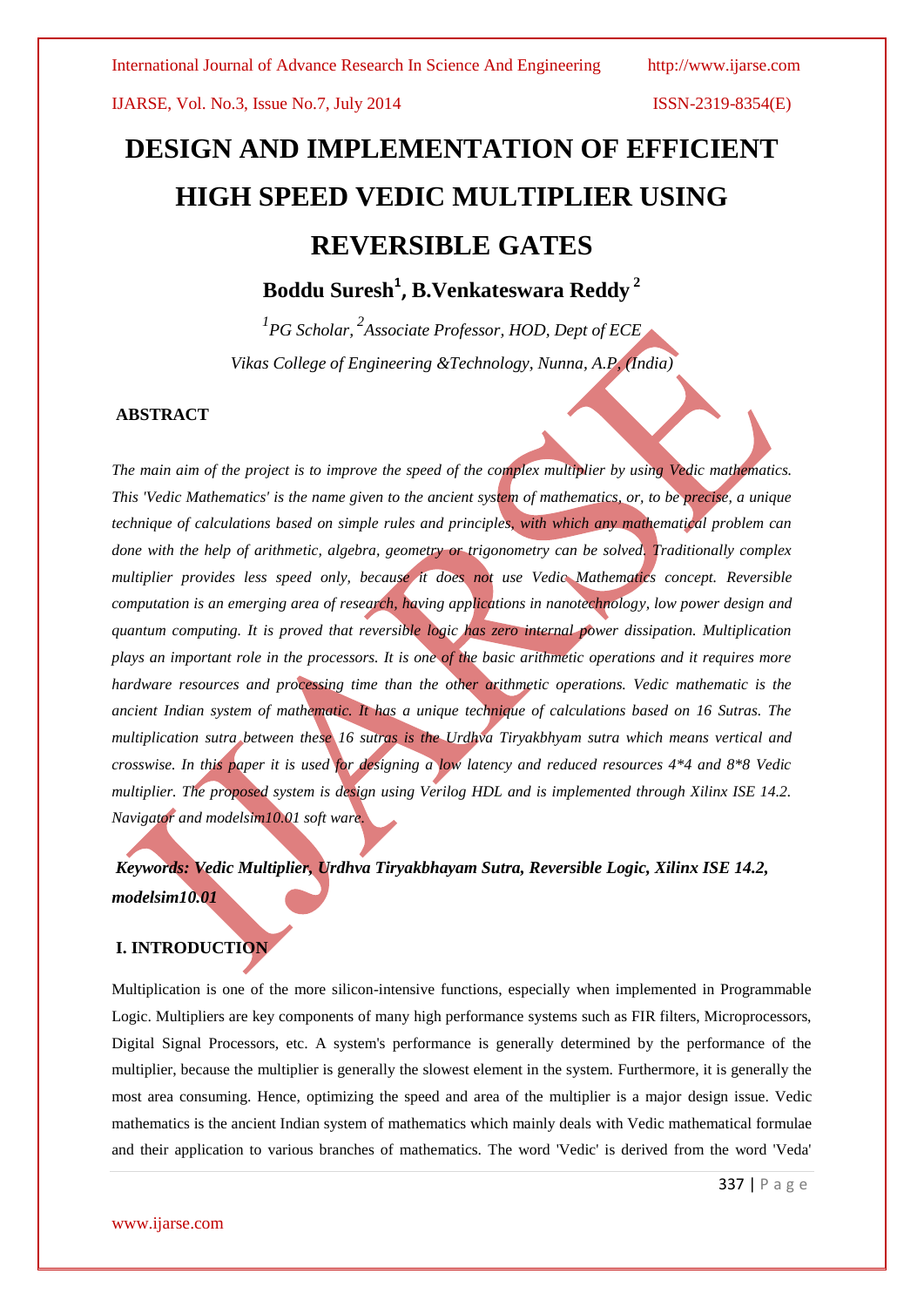which means the store-house of all knowledge. Vedic mathematics was reconstructed from the ancient Indian scriptures (Vedas) by Sri Bharati Krisna Tirthaji (1884-1960), after his eight years of research on Vedas .According to his research, Vedic mathematics is mainly based on sixteen principles or word-formulae which are termed as Sutras.

This paper is an extension of the previous work which tries to optimize the circuit proposed in the paper is organized as follows: The section II gives the basics of reversible logic along with the literature review. Section III explains the Urdhva Tiryakbhayam algorithm. The section IV describes the modifications of the previous design in order to evolve the optimized design. Section V compares the proposed design with the other non Vedic multipliers as well as the previous Vedic multiplier design and draws a conclusion claiming the versatility of Reversible Urdhva Tiryakbhayam multiplier.

#### **II. REVERSIBLE LOGIC**

#### **2.1 Literature Survey and Significance of reversible logic**

Most of the gates used in digital design are not reversible for example NAND, OR and EXOR gates. A Reversible circuit/gate can generate unique output vector from each input vector, and vice versa, i.e., there is a one to one correspondence between the input and output vectors. Thus, the number of outputs in a reversible gate or circuit has the same as the number of inputs, and commonly used traditional NOT gate is the only reversible gate. Each Reversible gate has a cost associated with it called Quantum cost. The Quantum cost of a Reversible gate is the number of 2\*2 Reversible gates or Quantum logic gates required in designing. One of the most important features of a Reversible gate is its garbage output i.e., every input of the gate which is not used as input to other gate or as a primary output is called garbage output. In digital design energy loss is considered as an important performance parameter. Part of the energy dissipation is related to non-ideality of switches and materials. Higher levels of integration and new fabrication processes have dramatically reduced the heat loss over the last decades. The power dissipation in a circuit can be reduced by the use of Reversible logic. Landauer's principle states that irreversible computations generates heat of (KTln2) for every bit of information lost, where K is Boltzmann's constant and T the absolute temperature at which the computation performed. Bennett showed that if a computation is carried out in Reversible logic zero energy dissipation is possible, as the amount of energy dissipated in a system is directly related to the number of bits erased during computation. The design that does not result in information loss is irreversible. A set of reversible gates are needed to design reversible circuit. Several such gates are proposed over the past decades. Arithmetic circuits such as Adders, Subtractors, Multipliers and Dividers are the essential blocks of a Computing system.

#### **2.2 Some of Reversible Logic Gates**

There exist many reversible gates in the literature. Among them 2\*2 Feynman gate, 3\*3 Fredkin gate, 3\*3 Toffoli and 3\*3 Peres is the most referred. The detailed cost of a reversible gate depends on any particular realization of quantum logic. Generally, the cost is calculated as a total sum of  $2*2$  quantum primitives used. The cost of Toffoli gate is exactly the same as the cost of Fredkin gate and is 5. The only cheapest quantum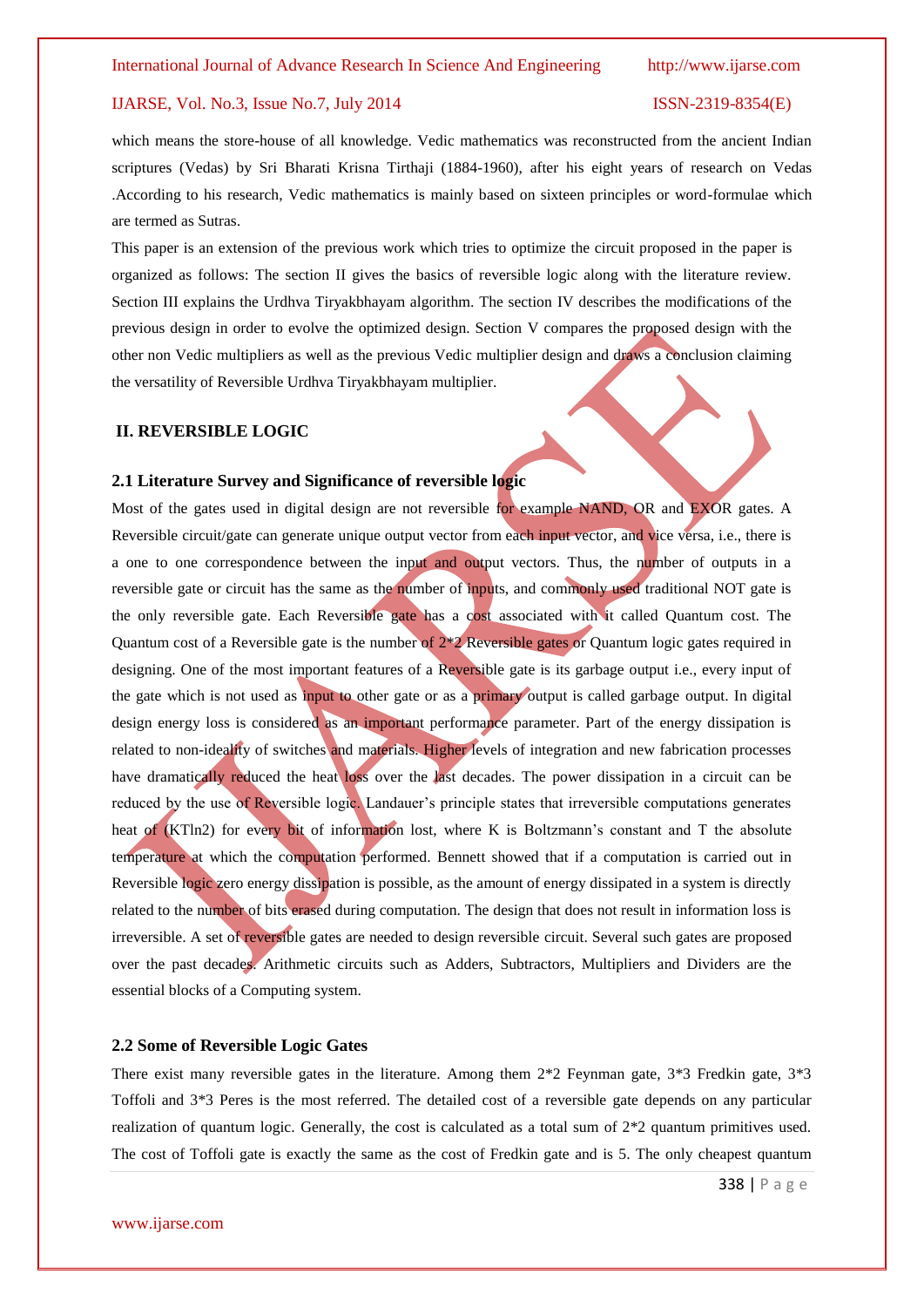realization of a complete (universal) 3\*3 reversible gate is Peres gate and its cost is 4.

#### **2.2.1 Fredkin Gate**

The Fredkin gate (also CSWAP gate) is a computational circuit suitable for reversible computing, invented by Ed Fredkin. It is universal, which means that any logical or arithmetic operation can be constructed entirely of Fredkin gates. The Fredkin gate is the three-bit gate that swaps the last two bits if the first bit is 1. A generalized n×n Fredkin gate passes its first n-2 in puts unchanged to the corresponding outputs, and swaps its last two outputs if and only if the first n-2 inputs are all 1. The Fredkin gate is the reversible three-bit gate that swaps the last two bits if the first bit is 1.



#### **Figure 1: Fredkin Reversible Logic Gate**

#### **2.2.2 Toffoli Gate**

The Toffoli gate is universal; this means that for any Boolean function  $f(x_1, x_2, ..., x_m)$ , there is a circuit consisting of Toffoli gates which takes  $x1, x2, ...$ , xm and some extra bits set to 0 or 1 and outputs  $x1, x2, ...$ ..., xm,  $f(x1, x2, \ldots, xm)$ , and some extra bits (called garbage). Essentially, this means that one can use Toffoli gates to build systems that will perform any desired Boolean function computation in a reversible manner.





#### **2.2.3 Feynman Gate**

The Feynman gate which is a  $2 \times 2$  gate and is also called as Controlled NOT and it is widely used for fan-out purposes. The inputs  $(A, B)$  and outputs P=A, Q= A XOR B. It has Quantum cost one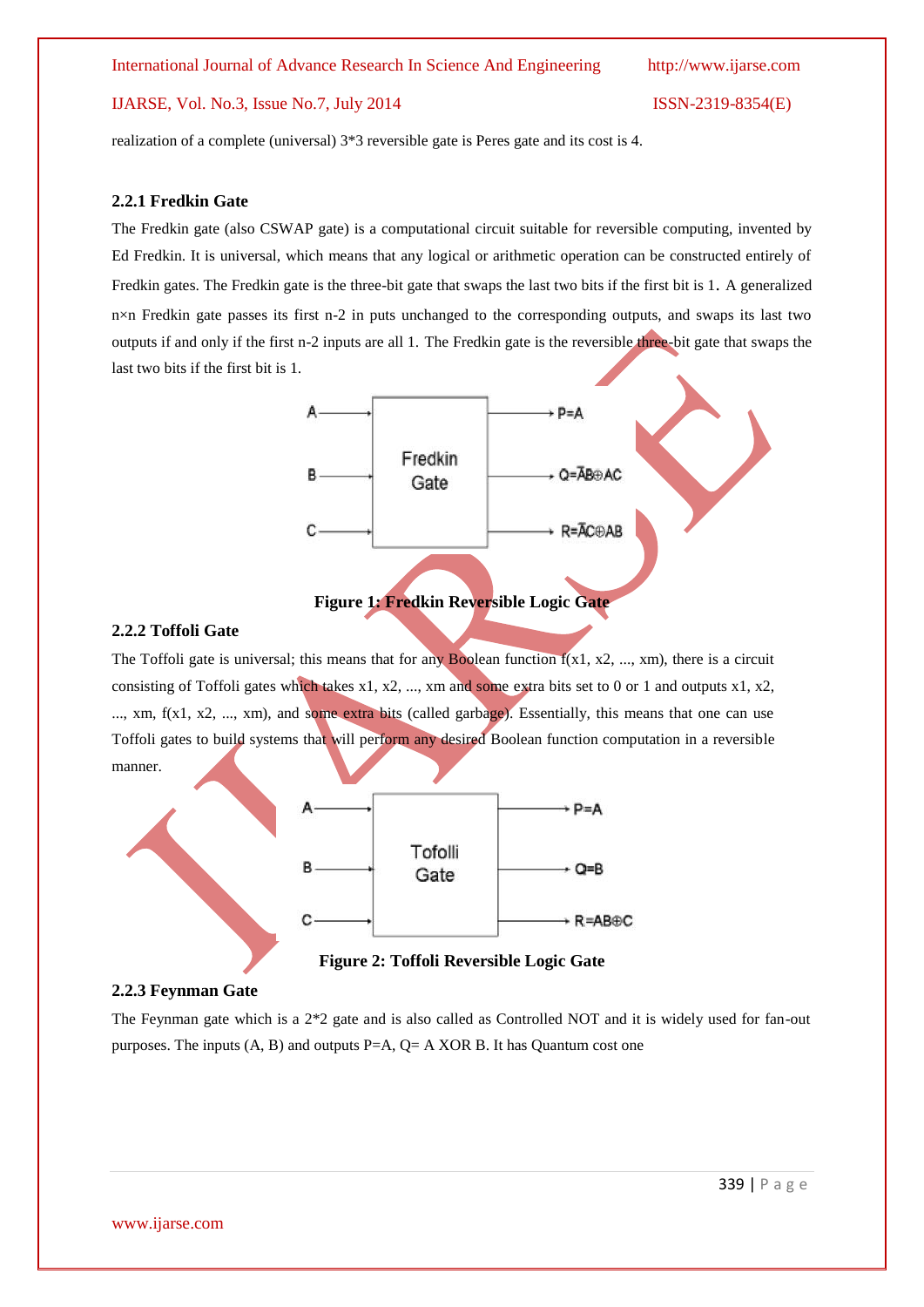IJARSE, Vol. No.3, Issue No.7, July 2014 ISSN-2319-8354(E)



#### **Figure 3: Feynman Reversible Logic Gate**

#### **2.2.4 Peres Gate**

Peres gate which is a 3\*3 gate having inputs (A, B, C) and outputs  $P = A$ ;  $Q = A XOR B$ ;  $R = AB XOR C$ . It has Quantum cost four.



#### **Figure 4: Peres Reversible Logic Gate**

#### **2.2.5 HNG Gate**

The reversible HNG gate can work singly as a reversible full adder. If the input vector  $IV = (A, B, Cin, 0)$ , then the output vector becomes  $OV = (P=A, Q=Cin, R=Sum, S=Cout)$ .



**Figure 5: HNG Reversible Logic Gate**

### **III. URDHVA TIRYAKBHAYAM MULTIPLICATION ALGORITHM**

Urdhva Tiryakbhayam (UT) is a multiplier based on Vedic mathematical algorithms devised by ancient Indian Vedic mathematicians. Urdhva Tiryakbhayam sutra can be applied to all cases of multiplications viz. Binary, Hex and also Decimals. It is based on the concept that generation of all partial products can be done and then concurrent addition of these partial products is performed. The parallelism in generation of partial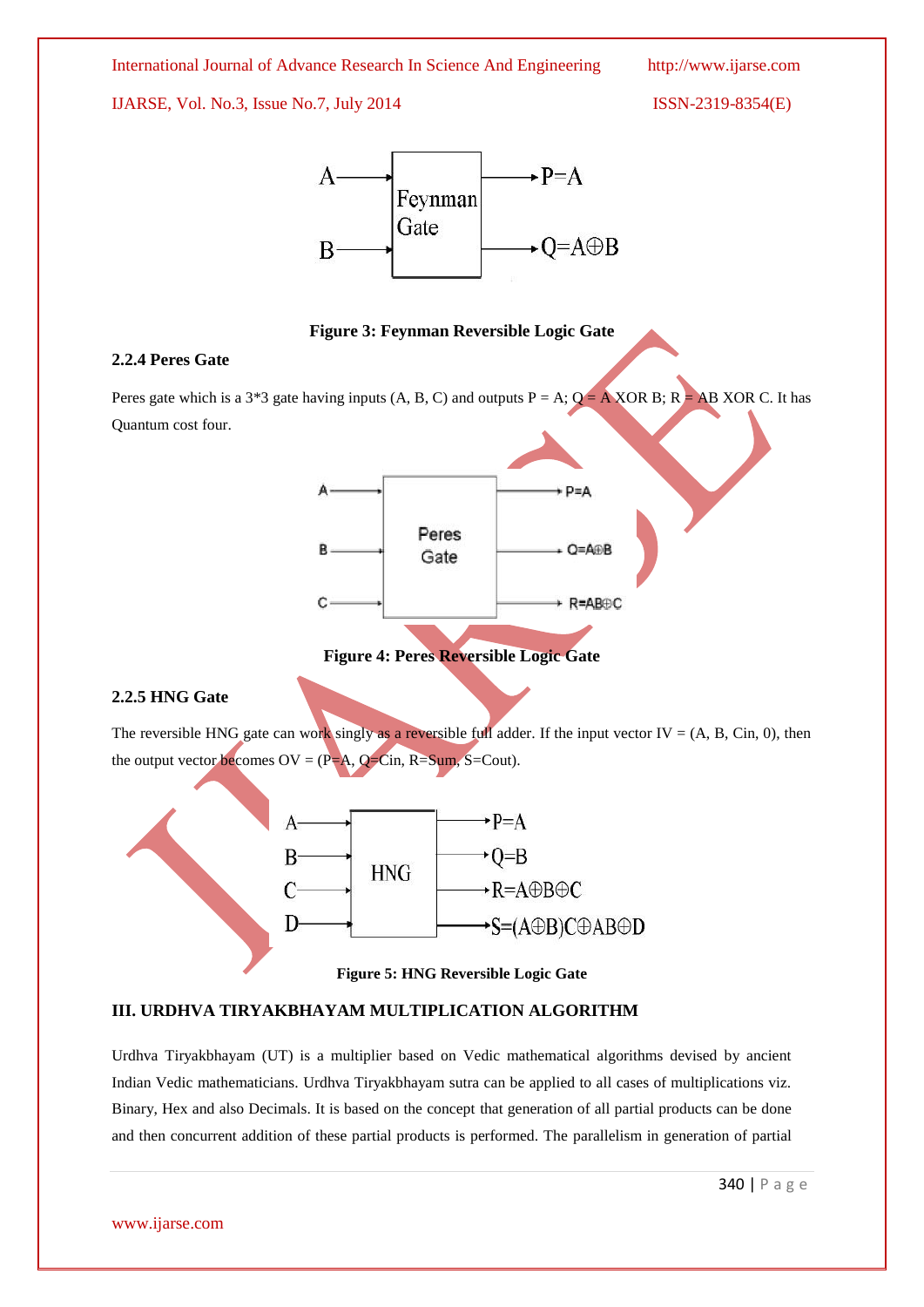products and their summation is obtained using Urdhva Tiryakbhayam. Unlike other multipliers with the increase in the number of bits of multiplicand and/or multiplier the time delay in computation of the product does not increase proportionately. Because of this fact the time of computation is independent of clock frequency of the processor. Hence one can limit the clock frequency to a lower value. Also, since processors using lower clock frequency dissipate lower energy, it is economical in terms of power factor to use low frequency processors employing fast algorithms like the above mentioned. The Multiplier based on this sutra has the advantage that as the number of bits increases, gate delay and area increases at a slow pace as compared to other conventional multipliers.

#### **Algorithm***:* Multiplication of 101 by 110

- 1. We will take the right-hand digits and multiply them together. This will give us LSB digit of the answer.
- 2. Multiply LSB digit of the top number by the second bit of the bottom number and the LSB of the bottom number by the second bit of the top number. Once we have those values, add them together.
- 3. Multiply the LSB digit of bottom number with the MSB digit of the top one, LSB digit of top number with the MSB digit of bottom and then multiply the second bit of both, and then add them all together.
- 4. This step is similar to the second step, just move one place to the left. We will multiply the second digit of one number by the MSB of the other number.

Finally, simply multiply the LSB of both numbers together to get the final product.

| 101                                  | R     | $\circ$         | 101     |                | R  | O <sub>1</sub> |  |  |
|--------------------------------------|-------|-----------------|---------|----------------|----|----------------|--|--|
| 1 1 O                                | PC OO |                 | 1 1 O   |                | PC | $\circ$        |  |  |
| $\bullet$                            |       | $\overline{O}O$ |         | 10             |    | $\mathbf{0}$ 1 |  |  |
| CARRY O                              |       |                 | CARRY O |                |    |                |  |  |
| 101                                  | R     | O1              | 101     |                | R  | $\Omega$ 1     |  |  |
| 110                                  | PC OO |                 | 110     |                | РC | $\circ$        |  |  |
| 110                                  |       | O1              | 1110    |                |    | O <sub>1</sub> |  |  |
| CARRY O                              |       |                 | CARRY O |                |    |                |  |  |
|                                      |       | 101             | R       | O <sub>1</sub> |    |                |  |  |
|                                      |       | 110             | PC      | $\mathbf{o}$   |    |                |  |  |
|                                      |       | 011110          |         | O <sub>1</sub> |    |                |  |  |
|                                      |       |                 |         |                |    |                |  |  |
| <b>B</b> is the Besult and PC is the |       |                 |         |                |    |                |  |  |

e Result and PC<br>Previous Carry

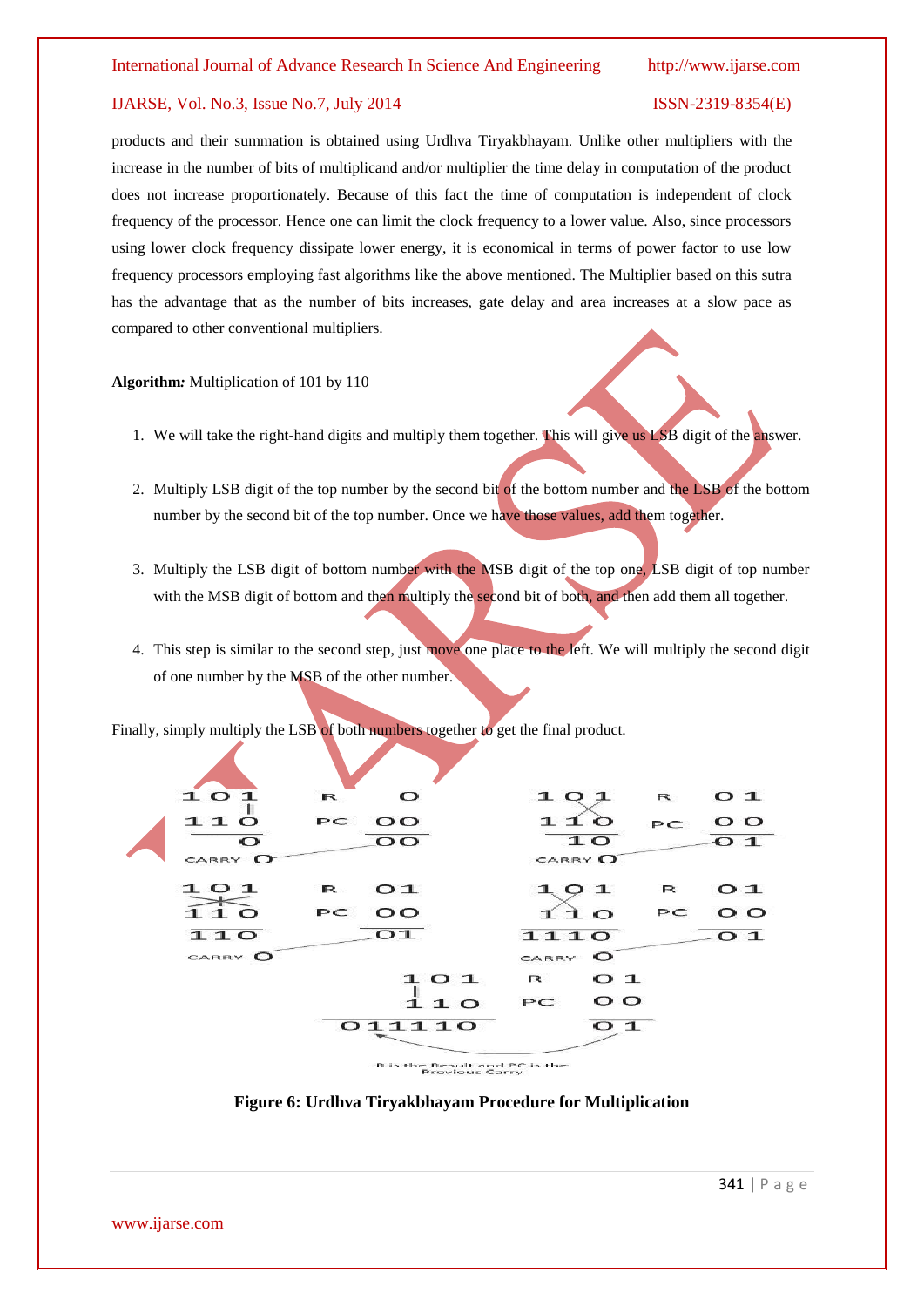#### **IV. OPTIMIZATION OF THE URDHVA TIRYAKBHAYAM MULTIPLIER**

The conventional logic design implementation of a 2x2 Urdhva Tiryakbhayam multiplier using the irreversible logic gates is a shown in the Figure 7 In the four expressions for the output bits are derived from this figure and are used to obtain the reversible implementation as shown in Figure 8 The circuit uses five Peres gates and one Feynman gate. This design has a total quantum cost of 21, number of garbage outputs as 11 and number of constant inputs 4. The gate count is 6. This design does not take into consideration the fan outs. The overall performance of the UT multiplier is scaled up by optimizing each individual unit in terms of quantum cost, garbage outputs etc



**Figure 7: Conventional 2x2 Urdhva Tiryakbhayam Multiplier.**

The 2 X 2 Urdhva Tiryakbhayam multiplier using conventional logic will have 4 outputs. The logical expressions are given below  $q0= a0.b0$ 



 $q2 = (a0.a1.b0.b1)$  xor  $(a1.b1)$ 

 $q3 = a0.a1.b0.b1$ 



**Figure 8: A 2 X 2 Urdhva Tiryakbhayam Multiplier Unit with Reversible Gate**

www.ijarse.com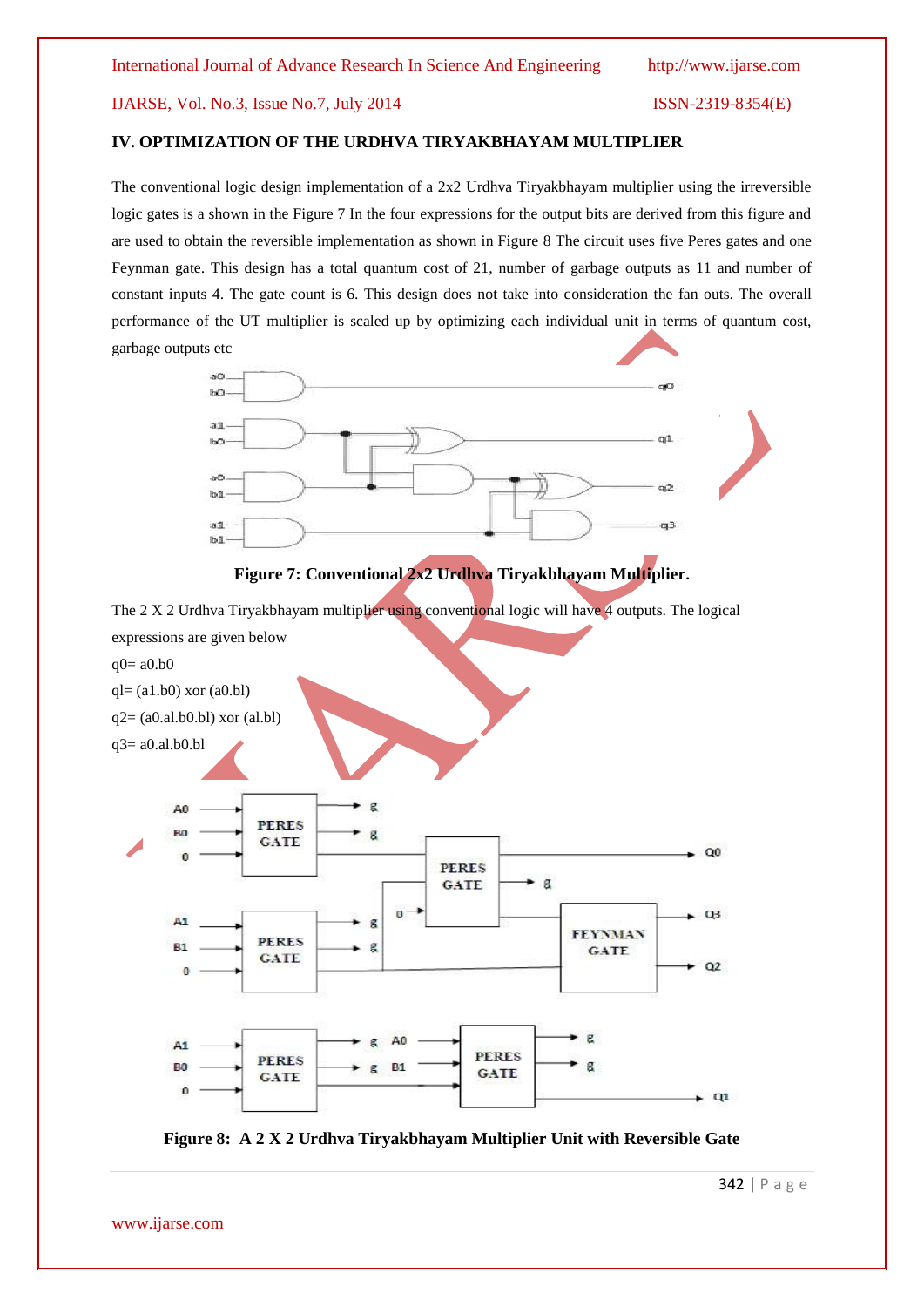The reversible logic implementation of the above expressions requires four peres gate and one Feynman (CNOT) gate. The reversible logic implementation of  $2 \times 2$  UT multiplier is shown in the Fig 8 The quantum cost of the 2X2 Urdhva Tiryakbhayam Multiplier is found to be 21. The number of garbage outputs is 9 and number of constant inputs is 4.

The partial products generated using the 2 X 2 UT multiplier are need to be added using the four bit adder. The four bit ripple carry adder unit was designed using the HNG reversible gate. The four bit ripple carry adder unit using HNG gate is shown in the Fig 9.

The quantum cost of 4 bit adder unit using HNG gate is 24. The number of garbage output is 8 and constant Input is 4.



**Figure 9: Four Bit Ripple Carry Adder Using HNG Gate**

The architecture of 4 X 4 Urdhva Tiryakbhayam multiplier circuit is shown in the fig 10.It consist of four 2 X 2 UT multiplier unit and three 4 bit binary adders.



**Figure 10: A 4X4 UT Multiplier Using Reversible Logic Gate.**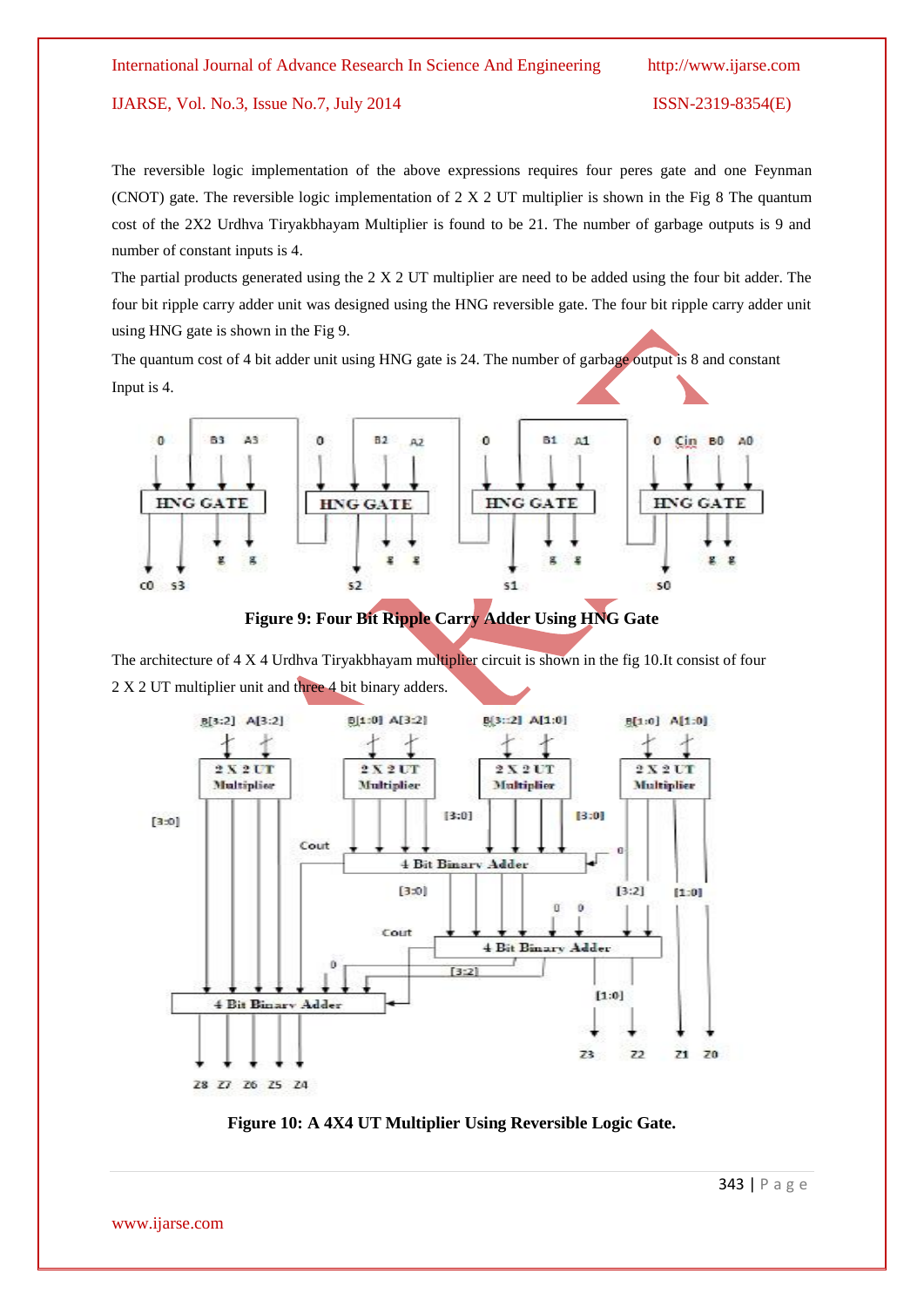#### IJARSE, Vol. No.3, Issue No.7, July 2014 ISSN-2319-8354(E)

The architecture of 8 X 8 Urdhva Tiryakbhayam multiplier circuit is shown in the fig 11.It consist of four 4 X 4 UT multiplier unit and three 8 bit binary adders.



### **Figure 11: AN 8X8 UT Multiplier Using Reversible Logic Gate.**

We have designed the 4 x 4, 8 x 8 UT multipliers in Verilog HDL They are proposed adders which are better than Array adder.

#### **V. RESULTS**

The following figures 12 to 5.8 show the graphical representation of Top View, RTL schematic and wave form representation. The design of the reversible 2x2, 4x4 and 8x8 multipliers is logically verified using XILINX 14.2i.And modelsim the design is also implemented using Spartan 3E environment.

### **5.1 Top View**



#### **Figure 12** Figure 13

**Figure 12: Top View of 4 X 4 UT Multiplier Using Reversible Logic Gates**

**Figure 13: Top View of 8 X 8 UT Multiplier Using Reversible Logic Gates**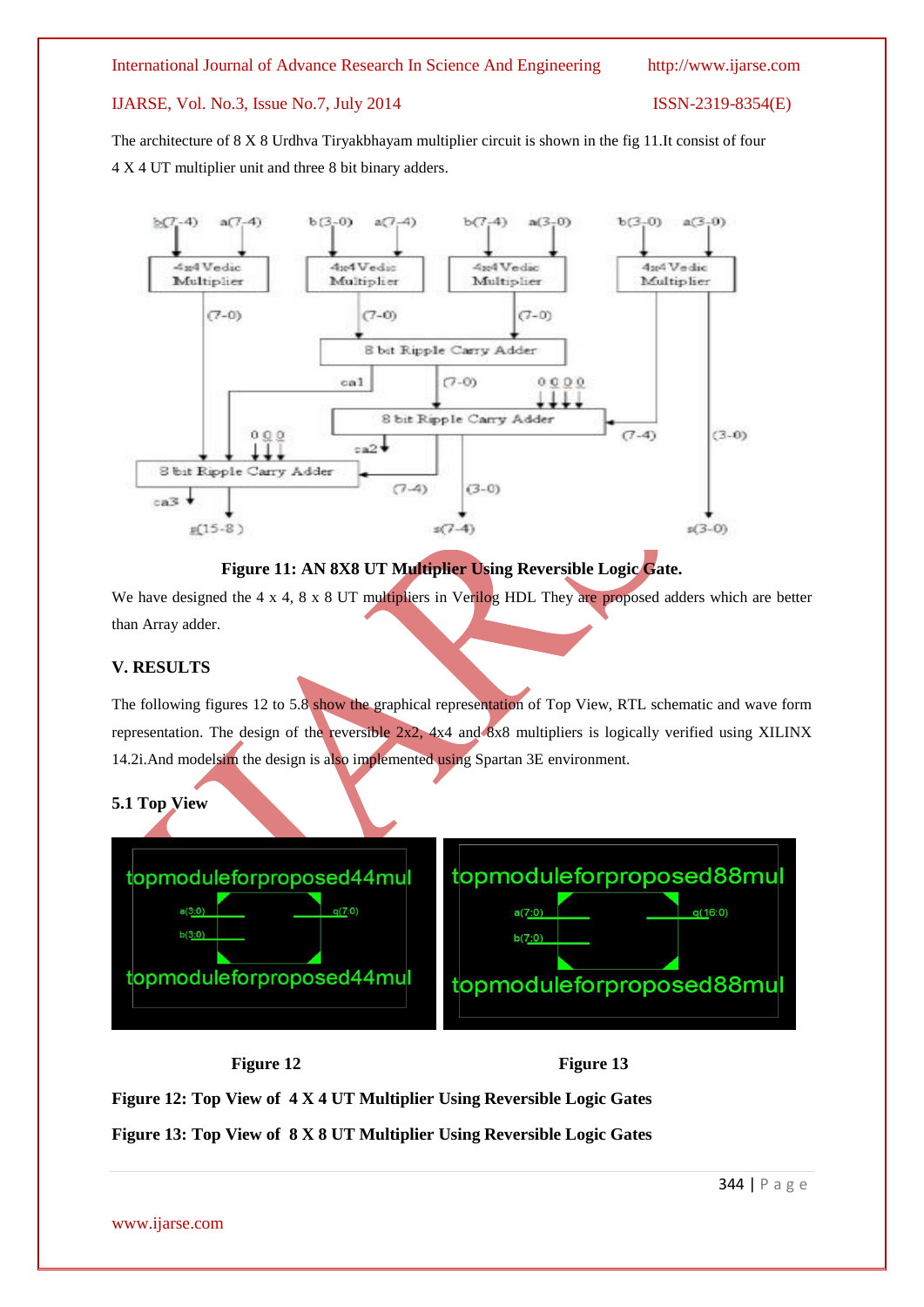IJARSE, Vol. No.3, Issue No.7, July 2014 ISSN-2319-8354(E)

### **5.2 RTL Schematic**



**Figure 14: RTL Schematic of 4 X 4 UT Multiplier Using Reversible Logic Gates**



**Figure 15: RTL Schematic of 8 X 8 UT Multiplier Using Reversible Logic Gates**

### **5.3 Multiplication Output**

| 3.<br>$\mathbf{B}^{\mathcal{D}}$     | $^{+}$ | L L S<br>$\mathbb{R}$ | 9.991 |    | 繙  |
|--------------------------------------|--------|-----------------------|-------|----|----|
| <b>Messages</b>                      |        |                       |       |    |    |
| /topmoduleforpropo<br><b>H</b>       | Б      | в                     | 12    |    | 5  |
| /topmoduleforpropo<br>m -            | B      | я                     | з     |    |    |
| /topmoduleforpropo<br>$+1$           | 15     | 64                    | 66    | з  | 15 |
| /topmoduleforpropo<br><b>+</b>       | в      |                       |       | з  |    |
| /topmoduleforpropo<br>$+1$           | B      |                       | σ     | о  | з  |
| /topmoduleforpropo<br>$\blacksquare$ | Ю      |                       |       |    |    |
| /topmoduleforpropo<br>$+1$           | ю      | 4                     | о     |    |    |
| /topmoduleforpropo<br>æ.             | IЗ     | 'n                    | σ     | о  | з  |
| /topmoduleforpropo<br>$+1$           | в      |                       | ο     | 'n | з  |
| /topmoduleforpropo<br>m.             | ю      |                       |       |    |    |
| /topmoduleforpropo<br>$+ -$          | ١o     |                       | Ξ     | о  |    |
| /topmoduleforpropo<br>$+ -$          | Ю      | 4                     | 12    | ю  |    |
|                                      |        |                       |       |    |    |

**Figure 16: Multiplication Output of 4 X 4 UT Multiplier Using Reversible Logic Gates**

345 | P a g e

www.ijarse.com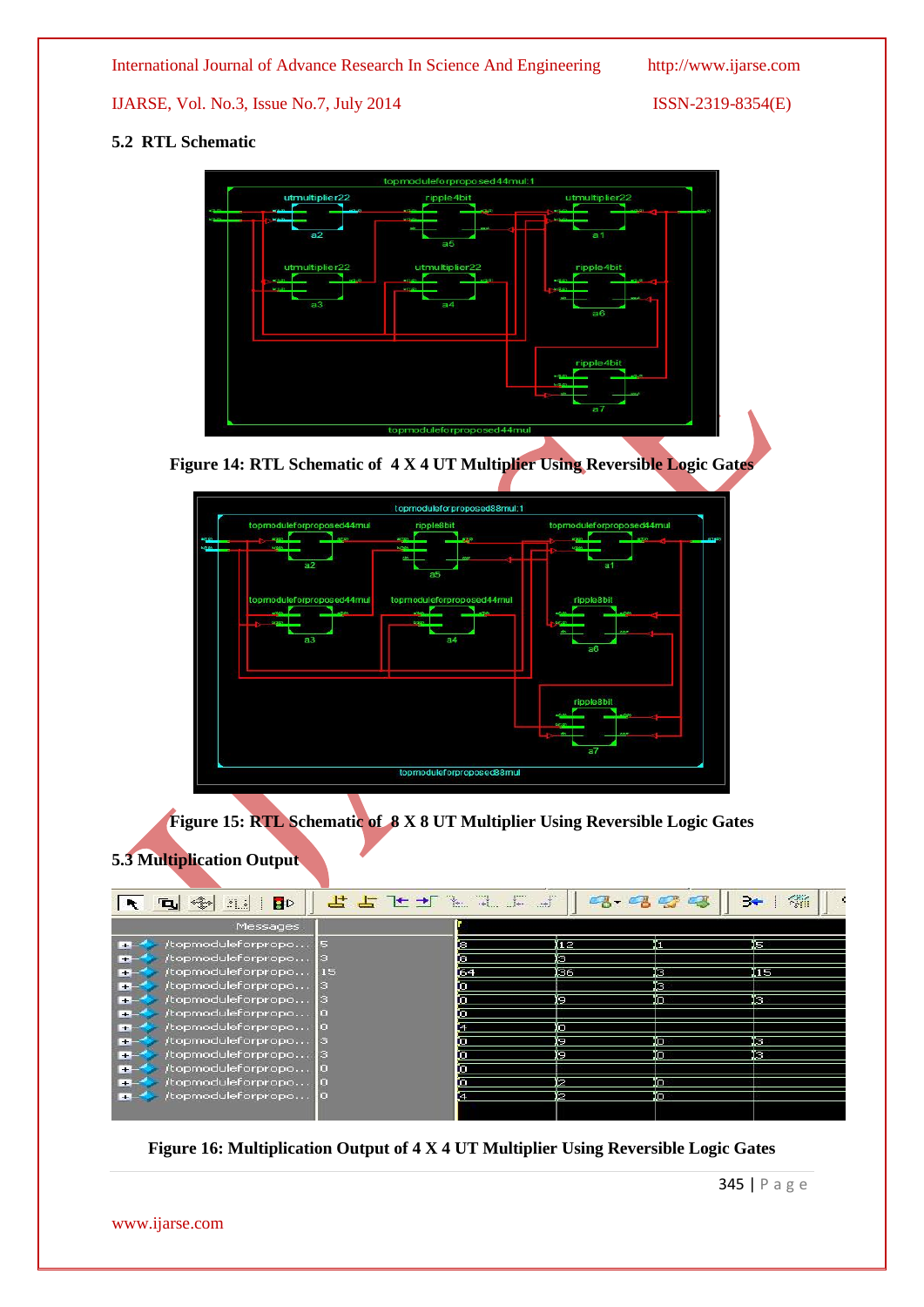### IJARSE, Vol. No.3, Issue No.7, July 2014 ISSN-2319-8354(E)

| B <sub>D</sub><br>图刻                          |       | $\begin{bmatrix} 1 & 1 \\ 1 & 1 \\ 1 & 1 \end{bmatrix}$<br>о<br>-38 |       |       |        |  |  |  |
|-----------------------------------------------|-------|---------------------------------------------------------------------|-------|-------|--------|--|--|--|
| Messages                                      |       |                                                                     |       |       |        |  |  |  |
| /topmoduleforproposed88mul/a<br><b>H</b>      | 150   | 100                                                                 | 125   | 150   |        |  |  |  |
| /topmoduleforproposed88mul/b<br>$\mathbf{H}$  | 75    | 100                                                                 |       |       | 175.   |  |  |  |
| /topmoduleforproposed88mul/q<br>$\pm$         | 11250 | 10000                                                               | 12500 | 15000 | (11250 |  |  |  |
| /topmoduleforproposed88mul/q0<br>$+1$         | 66    | 16                                                                  | 52    | 124   | 166    |  |  |  |
| /topmoduleforproposed88mul/q1<br>$+$          | 24    | 24                                                                  | 78    | 36    | 124    |  |  |  |
| /topmoduleforproposed88mul/q2<br>æ.           | 99    | 24                                                                  | ľ28.  | 136   | 199    |  |  |  |
| /topmoduleforproposed88mul/q3<br>$\mathbf{H}$ | 36    | 36                                                                  | 42    | 154   | 136    |  |  |  |
| /topmoduleforproposed88mul/qa-<br>æ.          | 123   | 48.                                                                 | 106   | 72    | 123    |  |  |  |
| /topmoduleforproposed88mul/qb-<br>$+1$        | 127   | 49                                                                  | 109   | 73    | 1127   |  |  |  |
| /topmoduleforproposed88mul/x<br>$+1$          |       |                                                                     | в     |       | Ϊ4     |  |  |  |
| /topmoduleforproposed88mul/y<br>æ.            |       | в                                                                   | 6     | 14    | ☞      |  |  |  |
| /topmoduleforproposed88mul/qc<br><b>H</b>     | 43    | 139                                                                 | 148   | 158   | Ï4З    |  |  |  |
|                                               |       |                                                                     |       |       |        |  |  |  |

### **Figure 17: Multiplication Output of 8 X 8 UT Multiplier Using Reversible Logic Gates**

Vedic multiplier is designed the delay has been considerably reduced to 14.402 ns. For the array reversible logic multiplier is delay is found to be 22.035ns.for 4 x 4 Vedic multiplier. For 8 x 8 multiplier delay is found to be 25.254ns.

### **5.4 Device Utilization Summary**

| <b>Device Utilization Summary</b>                 |          |       |                                           |  | ы<br><b>Device Utilization Summary</b>            |          |       |                                           | H |
|---------------------------------------------------|----------|-------|-------------------------------------------|--|---------------------------------------------------|----------|-------|-------------------------------------------|---|
| <b>Logic Utilization</b>                          |          |       | <b>Used Available Utilization Note(s)</b> |  | <b>Logic Utilization</b>                          |          |       | <b>Used Available Utilization Note(s)</b> |   |
| Number of 4 input LUTs                            | 33       | 1,920 | 1%                                        |  | Number of 4 input LUTs                            | 173      | 1,920 | 9%                                        |   |
| Number of accupied Slices                         | 18       | 960   | $1\%$                                     |  | Number of occupied Slices                         | 93       | 960   | 9%                                        |   |
| Number of Slices containing only<br>related logic | 18       | 18    | 100%                                      |  | Number of Slices containing only<br>related logic | 93       | 93    | 100%                                      |   |
| Number of Slices containing<br>unrelated logic    | $\Omega$ | 18    | 0%                                        |  | Number of Slices containing<br>unrelated logic    | $\alpha$ | 93    | 0%                                        |   |
| Total Number of 4 input LUTs                      | 33       | 1,920 | 1%                                        |  | Total Number of 4 input LUTs                      | 173      | 1,920 | 9%                                        |   |
| Number of bonded IOBs                             | 16       | 66    | 24%                                       |  | Number of bonded IOBs                             | 33       | 66    | 50%                                       |   |
| Average Fanout of Non-Clock Nets                  | 3.23     |       |                                           |  | Average Fanout of Non-Clock Nets                  | 3.36     |       |                                           |   |

#### 4 x 4 UT multiplier

#### 8 x 8 UT multiplier

# **Table 1: Device Utilization Summary Of 4 X 4 UT & 8 X 8 UT Multiplier Using Reversible Logic Gates VI. CONCLUSION**

This paper presents the Urdhva Tiryakbhayam Vedic Multiplier realized using reversible logic gates. First 2X2 UT multiplier is designed using Peres gate and Feynman gate. The ripple carry adders which were required for adding the partial products were constructed using HNG gates. This design has high speed, smaller area when compared with other reversible logic multipliers.

#### **REFERENCES**

- [1] Swami Bharati Krsna Tirtha, Vedic Mathematics. Delhi: Motilal Banarsidass publishers 1965
- [2] Rakshith Saligram and Rakshith T.R. "Design of Reversible Multipliers for linear filtering Applications in DSP" International Journal of VLSI Design and Communication systems, Dec-12